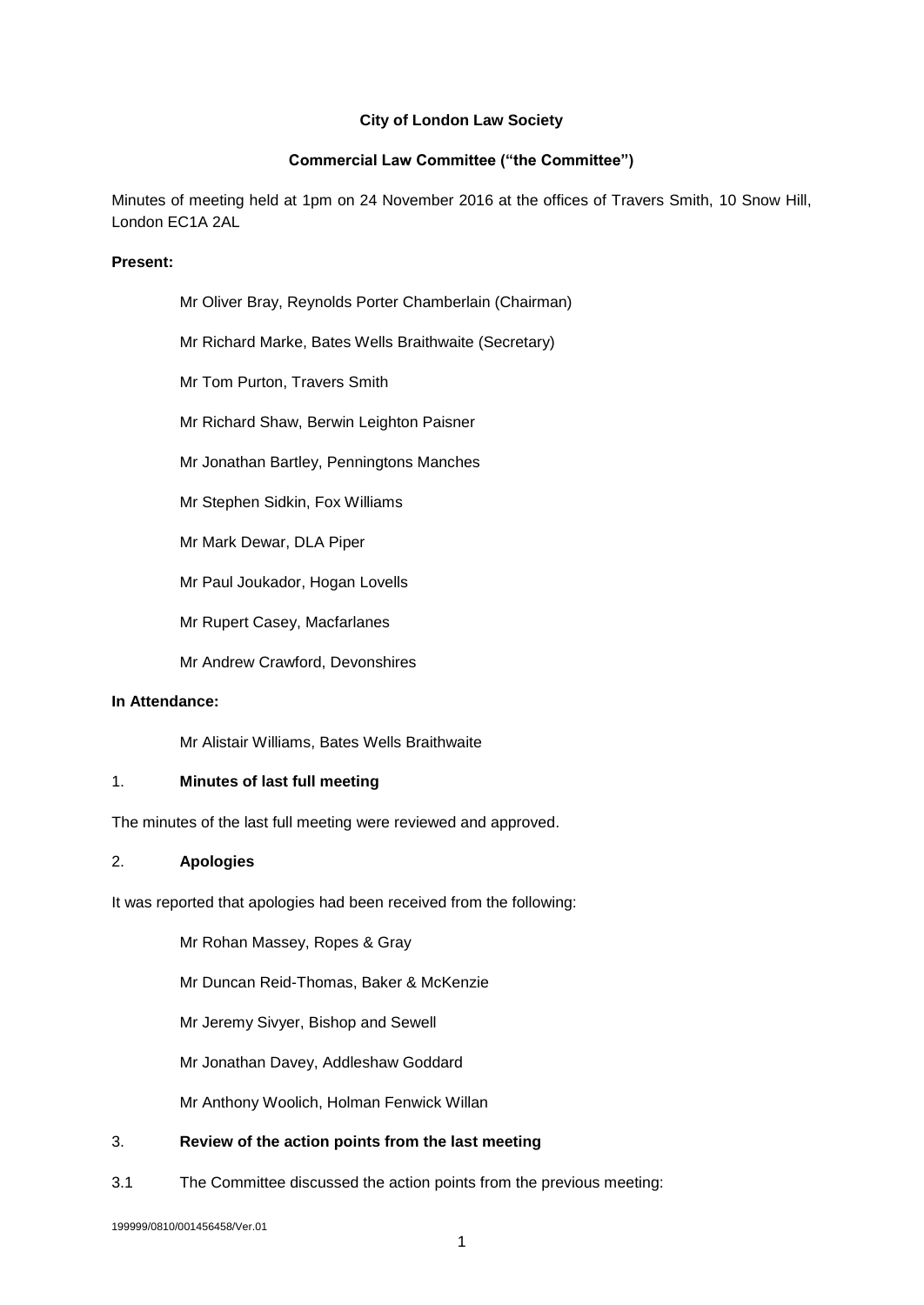- 3.1.1 The Committee discussed which members were receiving copies of the City Solicitor. Most, but not all, of the Committee received copies. Mr Bray said that he had hoped Mr Kevin Hart would attend to discuss the matter with the Committee, as he was currently not clear on the reach of the publication.
- 3.1.2 Mr Bray reported that Mr Marke had spoken to Mr Rupert Earle of Bates Wells Braithwaite regarding his article on Brexit, which covers various media law issues, and would forward it to members of the Committee.
- 3.1.3 Mr Bray noted that 5 December would be the date for a drinks event for the Committee.

# 4. **Brexit update**

- 4.1 Mr Sidkin noted that for the purposes of the Brexit sub-committee, he was interested to explore how clients are reacting and obtain any information members may have as to what may be emerging from Whitehall. He hoped the sub-committee would meet before the next Committee meeting in order to report back to the Committee.
- 4.2 Mr Bray reported that many clients are preoccupied with the General Data Protection Regulation (GDPR), on which he is receiving many instructions and providing training. However, he noted that an insurance client is aiming to get GCs together to discuss preparing for Brexit.
- 4.3 Mr Purton said that in the early stages there had been many enquiries, depending on the sector. For example, in the financial services sector, clients wanted to know their options if they no longer had passporting rights. However, clients do not want to "push the button" until they know what Brexit will look like. Longer term contracts with cross border elements are another area where clients are seeking advice on how to mitigate the impact of Brexit (for example, where tariffs are introduced, the current financial model may not work). Change control provisions are now very important, and questions are being asked about frustration and force majeure clauses.
- 4.4 Mr Purton has been drafting clauses which are similar to severance clauses, whereby if a clause becomes unenforceable then the parties agree to renegotiate based on the original commercial intention. Since it is very difficult to predict what will happen, this clause seeks to recognise that the basis of the relationship between the parties could become radically different. The clause could refer the parties to expert determination if they cannot agree. The clause would need to be specific to areas which need protecting and should allow the measurement of where the commercial bargain was before and after Brexit.
- 4.5 Mr Joukador suggested that the proposed clause was closer to a MAC clause than a severance clause. He thought it would be useful in longer term contracts, but noted that Clients were entering into such long-term contracts less often. He thought that there was currently a lot of work for accountants, engaging in financial modelling for cross border transactions.
- 4.6 Mr Joukador further suggested that there was no "one size fits all" solution for Brexit, citing the example of tech companies (Apple and Google are currently hiring) compared with financial services who are dependent on passporting rights.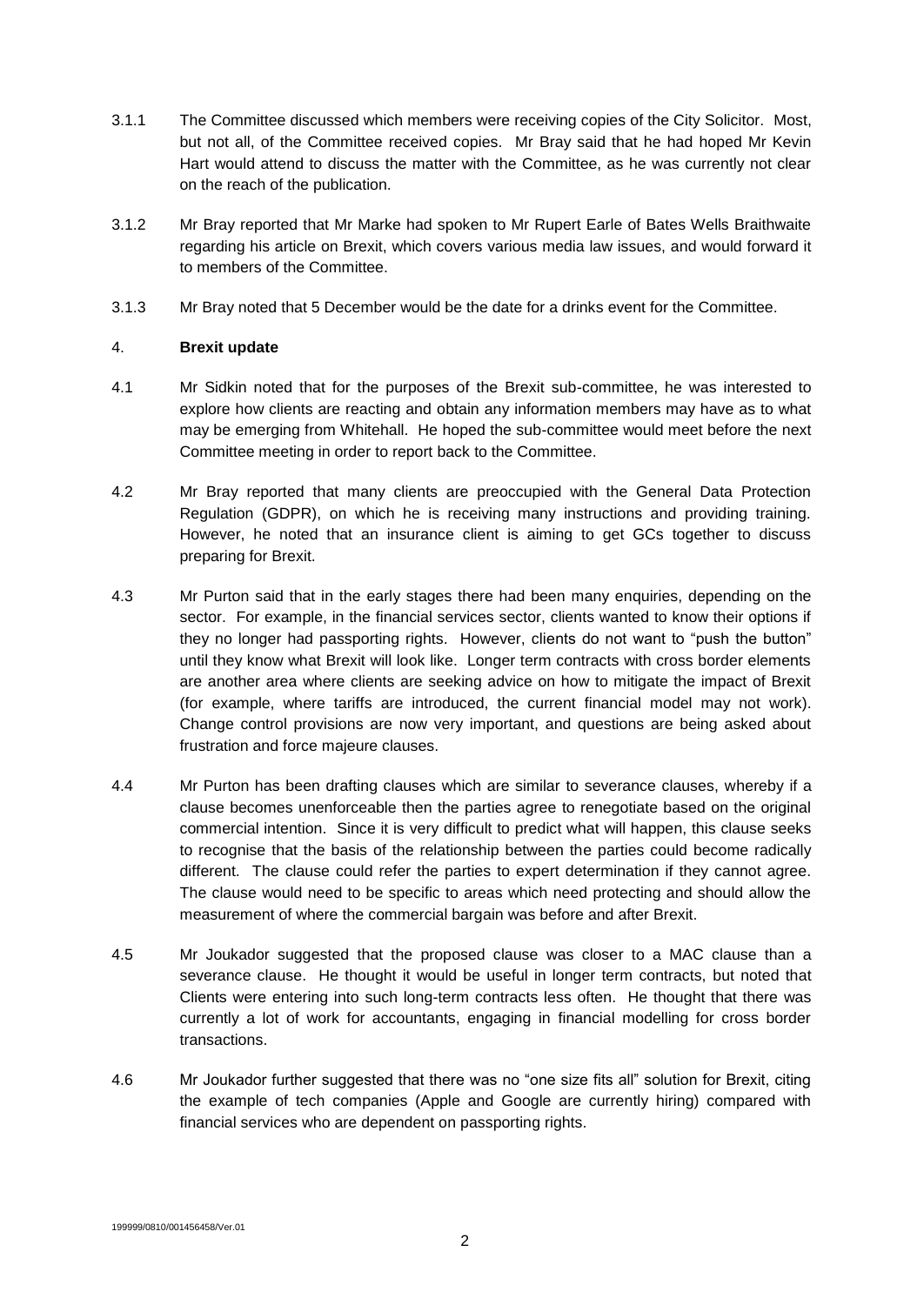- 4.7 Mr Marke noted that his firm's immigration team has been assisting clients in auditing which employees have residency rights: it has not mattered until now, but now it is necessary to explore routes not relating to the EU.
- 4.8 Mr Dewar suggested that medium entities in the regulated sectors may be seeking to reposition, taking the view that in light of possible divergence between the EU and UK, basing operations in the EU will be a safer option. Mr Sidkin noted in this respect that one of his clients is relocating to Spain. Mr Joukador thought that one aspect of the Nissan news story not reported on is that such a large investment cannot be moved overnight, though the situation may be reviewed in 10 years.
- 4.9 Mr Dewar said that in the field of payment services new e-money platforms were being created in Germany and Spain more cheaply, but subject to other regulatory burdens (for example, the need for wet signatures). Mr Bartley mentioned a Canadian data centre client who is concerned by the Investigatory Powers Act (due to receive Royal Assent by the end of the year). They take the view that it will be difficult to obtain an adequacy finding under the GDPR. Mr Casey suggested that an inadequacy finding would not prevent the UK trading with the EU, as it does with the US, Canada and Australia.
- 4.10 Mr Bray reported that he had spoken to Professor Ian Walden about the Investigatory Powers Act, who had suggested that it would put us in a worse position than the US. Mr Bartley thought it could open the UK to Max Schrems style litigation (i.e. an inadequacy finding based on surveillance).
- 4.11 Mr Bray suggested that contract drafting was something that the Committee could help with, and might set an industry standard. The Committee could produce a number of Brexit clauses and put the CLLS stamp on them.
- 4.12 Mr Dewar reported that he is on the PLC editorial committee, and said that PLC did not have any current plans to produce a clause. However, they may be interested in collaborating with the committee on this.
- 4.13 Mr Sidkin suggested that a CLLS established clause could be an important flag in the ground. He would check with CLLS whether the Committee could use the CLLS name on the product.
- 4.14 Mr Bray said that it would be useful if members of the sub-committee could meet to discuss their rough thoughts, having discussed the matter with their partners, with the aim of producing a working draft. They should aim to meet before the Committee meets again in January. Mr Marke suggested that the City Solicitor could be used as a launching point. Mr Bray agreed but noted PLC would be better.
- 4.15 Mr Marke reported that the following people were on the Brexit sub-committee:
- 4.15.1 Mr Sidkin;
- 4.15.2 Mr Bray;
- 4.15.3 Mr Woolich;
- 4.15.4 Mr Sivyer;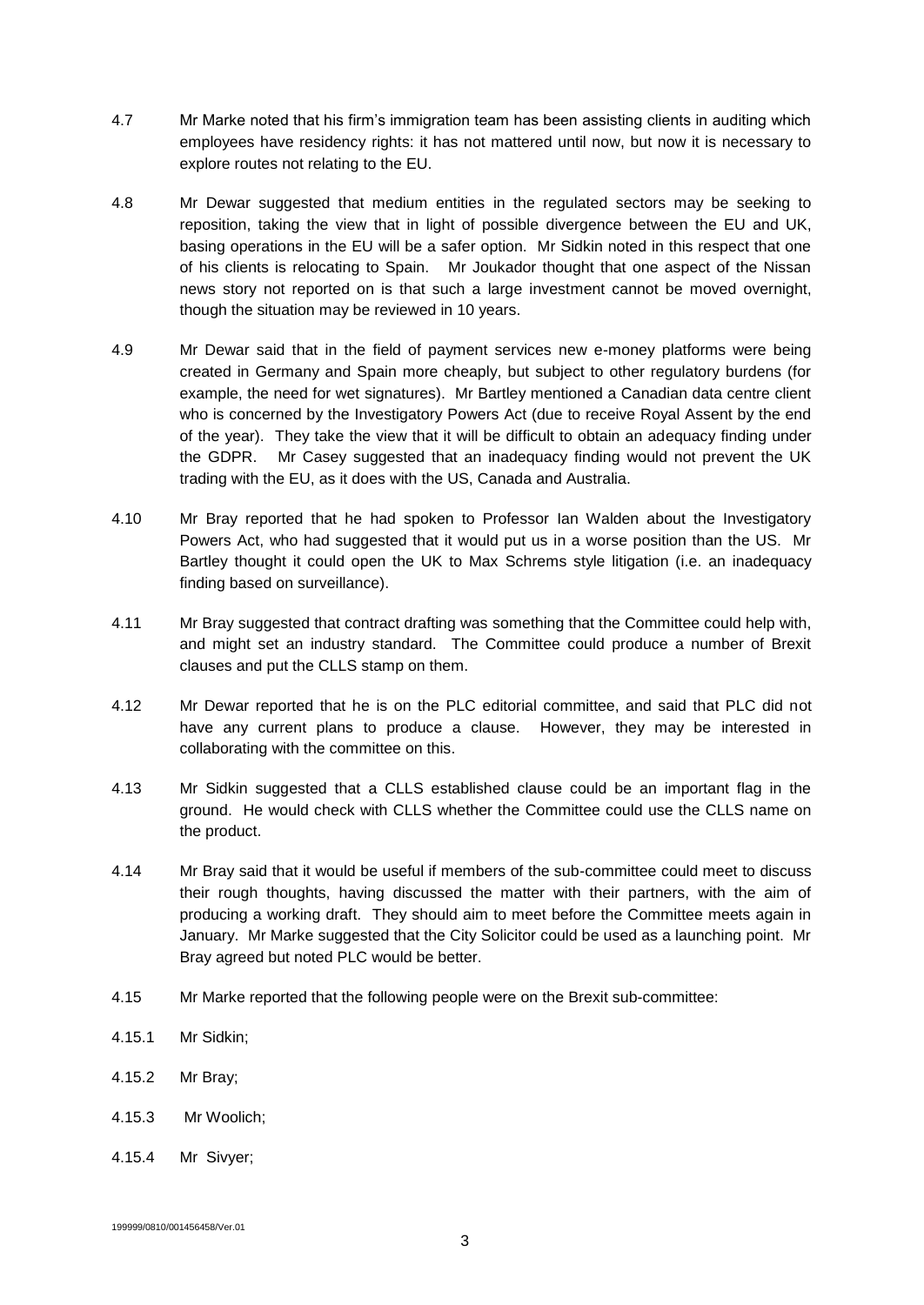- 4.15.5 Mr Bartley;
- 4.15.6 Mr Hart;
- 4.15.7 Mr Dewar;
- 4.15.8 Kevin Hart; and
- 4.15.9 Mr Shaw.
- 4.16 Mr Bartley reported that, further to his action point from the last meeting, he had contacted the Law Society, explaining what the Committee is trying to achieve, and offering to meet to see how the Committee can feed into the Law Society's work on Brexit. He asked to be kept in the loop in this respect.
- 4.17 He noted that the Managing Partners' Forum was seeking to connect Brexit experts, particularly lawyers and financial directors with experience of financial services.

## 5. **Deputy High Court Judge Programme**

- 5.1 Mr Bray reported that Alexandra Marks, a former real estate partner at Linklaters, had been in touch regarding the Programme for Deputy High Court Judges. The deadline for applications was 29 November. Ms Marks had stressed that she had joined the programme and was from a non-contentious background. **Mr Bray would circulate the advert.**
- 5.2 Mr Purton noted that an organisation called BCKR had been set up to assist lawyers to transition to other careers. The Deputy High Court Judge Programme presents a good opportunity in this respect. There is little awareness of the opportunities for lawyers after leaving a law firm partnership. BCKR advertise vacancies and hold breakfast seminars. Mr Casey noted that the Professional Careers Partnership did something similar.

## 6. **Christmas Drinks**

6.1 Mr Bray reported that the Committee would meet for Christmas drinks on 5 December. It was agreed the venue would be Corney & Barrow, Paternoster Square.

#### 7. **Secretary role**

- 7.1 Mr Bray reported that Mr Marke had indicated his intention to step down as Secretary, once a replacement could be found. He thanked Mr Marke for his contribution and asked any interested numbers to get in touch if they would like to take on the role.
- 7.2 Mr Bray also said he was happy to discuss whether it was now time for a change of Chairman. However, the Committee expressed no desire to change the Chairman and accordingly no vacancy exists.

## 8. **Case law**

8.1 Mr Bartley reported on the case of *Fluor Ltd v Shanghai Zhenhua Heavy Industries Ltd* [2016] EWHC 2062 (TCC). The case concerned the base piles for wind turbines for an offshore wind farm. The issue in dispute was the fitness for purpose clause. Turbine parts in three shipments had cracks in them, but the contractor could not say whether their fitness